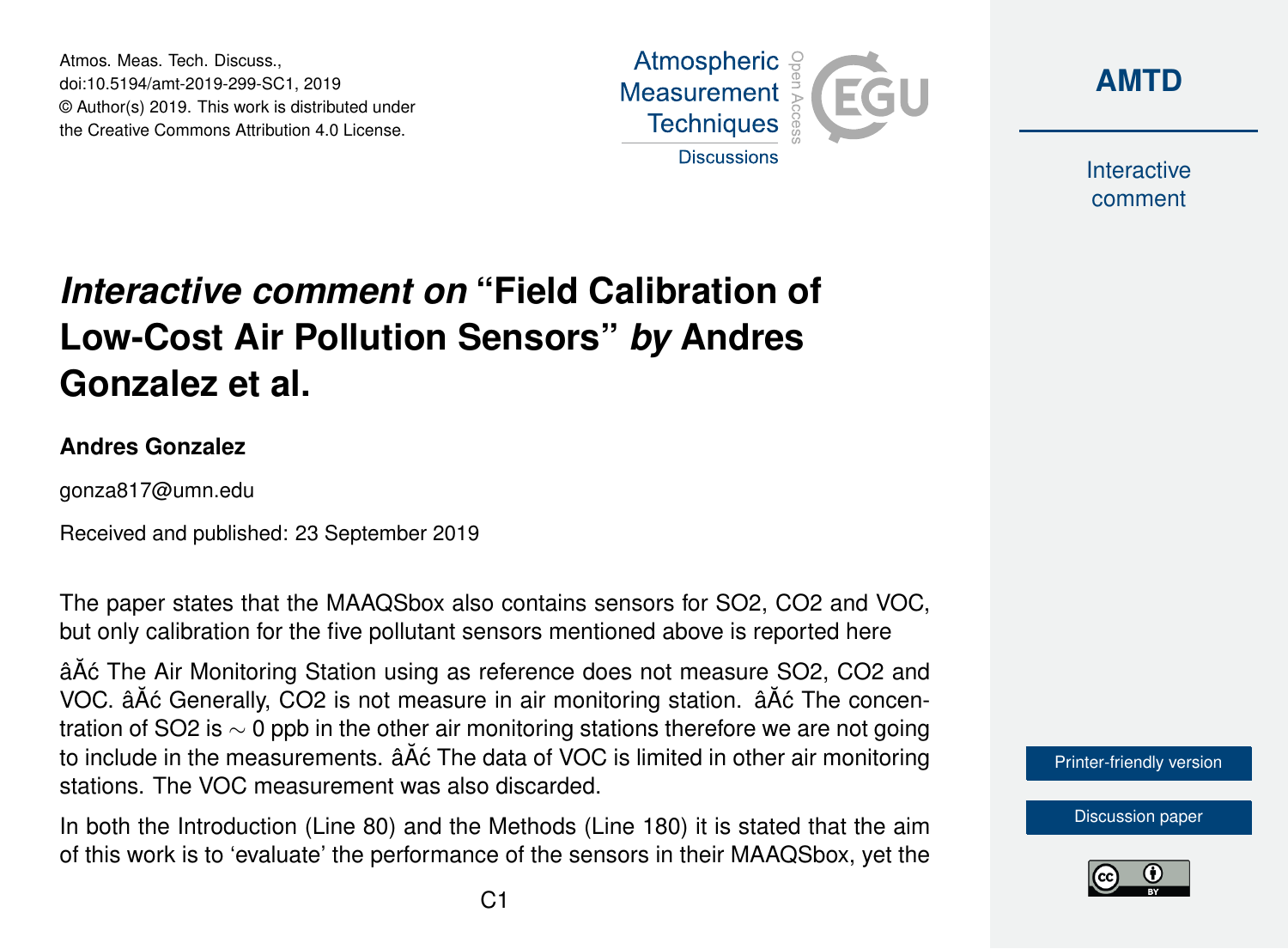design of their study and the data presented only reports a calibration (and not even the full calibration data), not an evaluation.  $\hat{a}$ Åć This is correct, we should not have used the word evaluation but examine low-cost sensor previous short term (2 months) measurements.  $\hat{a}\hat{A}\hat{c}$  Also, we can write more about our results and explain/show other results obtained during calibration.

The co-location dataset comprises a single 6.5-day (154 hour) co-location at one time of year at one site. This dataset is then used to derive a multivariate linear regression calibration for each sensor against its relevant 'reference instrument' value using sensor signals and the internal airstream T and RH values as dependent variables. For calibration of the NO2 and O3 sensors, sensor signals from the other species sensor were also included to allow for potential cross-species interference.

âAٌ c We only show 156 hours. However, there are other 244 for CO, 170 for NO, and 87 for NO2 and O3 hours of calibration running 5 months later with the same sensors.

However, the authors do not present the actual calibration equation coefficient values and their p values (they only state which variables are included in each sensor calibration equation).  $\hat{a}$ Åć we can add that data

Nor do they present visualisations and/or statistics for the raw comparisons of sensor values against respective reference concentrations. Consequently, in the absence of such information the reader is not able to gauge how well or not each sensor performs prior to the multivariate regression fits, i.e. to gauge how much modification to raw sensor output is being made by the derived multiple regression calibration equation. In other words the reader does not get a sense of how much the sensor signal needs to be corrected for the contribution of other variables to the signal, particularly the extent to which there has to be correction for cross-interference between the NO2 and O3 sensors. Such information would tell the reader how important other variables are.  $\tilde{A}$  $\tilde{A}$  $\tilde{C}$  we can add that data

A more fundamental flaw, however, is that there is no independent evaluation of the

**[AMTD](https://www.atmos-meas-tech-discuss.net/)**

Interactive comment

[Printer-friendly version](https://www.atmos-meas-tech-discuss.net/amt-2019-299/amt-2019-299-SC1-print.pdf)

[Discussion paper](https://www.atmos-meas-tech-discuss.net/amt-2019-299)

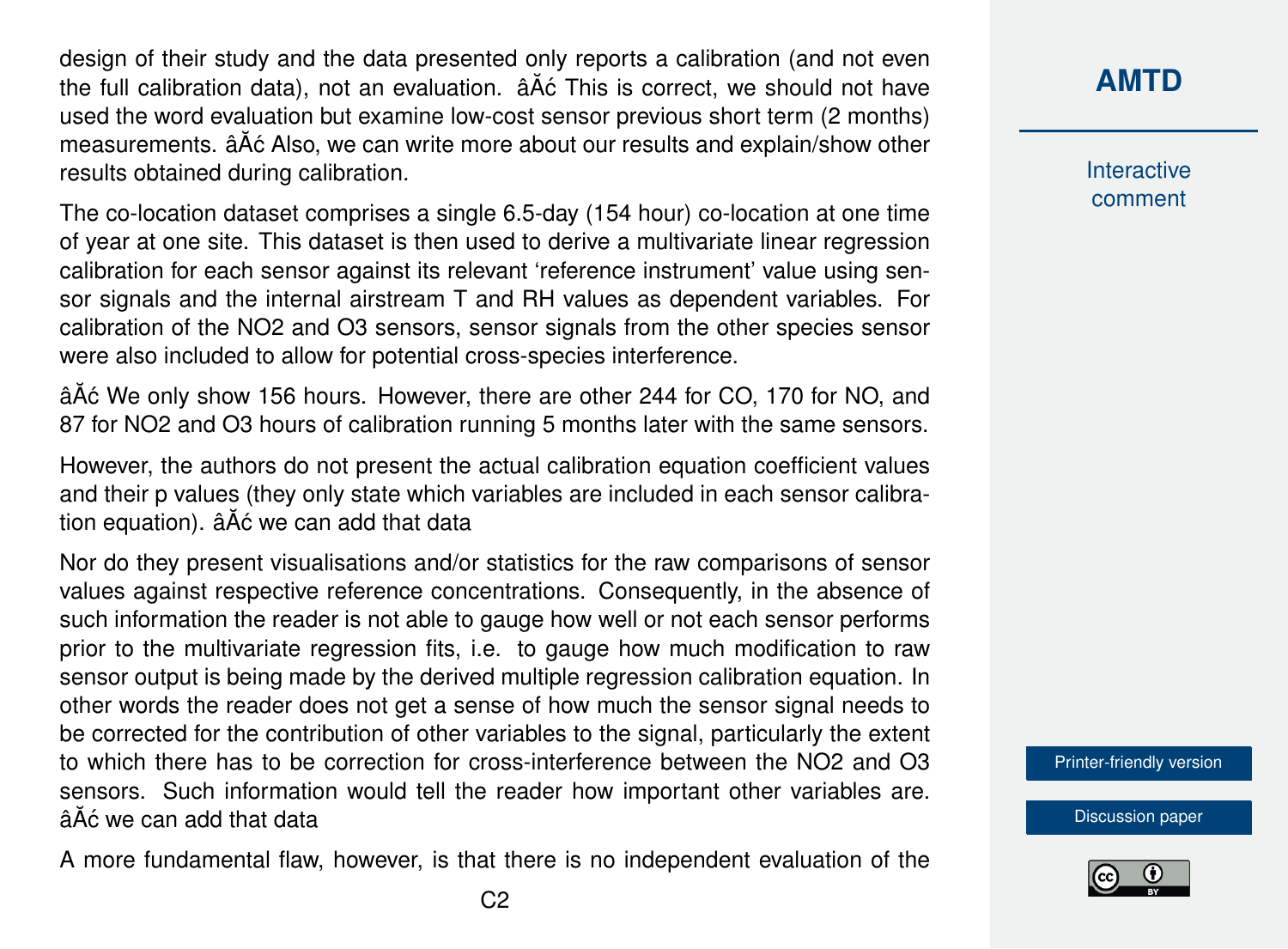calibration: the same data is used both to derive a calibration equation and then to justify the goodness of the calibration once applied to that data. If one derives a predictor equation from a dataset and then applies the predictor equation to exactly the same dataset then of course the predictions (and their 'evaluation' statistics) are likely to be very good. At the very least, there needs to be sufficient co-location data to (randomly) split into 'training' and 'test' sub-datasets in order to provide some (quasi)independent statistical evaluation of a derived calibration. More usefully still, what potential users of this MAAQSbox need to know is how well does a calibration equation hold in time and at different locations. Is there evidence of any long-term drift in sensor performance/ calibration?  $\hat{a}$ Åć There is evidence of drift in long-term sensor. We can show the two different calibrations conducted by 5 months away.  $\hat{a}$  A $\hat{c}$  We can apply the equation if the data presented on this paper to the second calibration and assess the change in raw data and see potential drift.

If the sensors in the MAAQbox is calibrated at one location, does the same calibration hold at another location and/or at another time? If the MAAQbox is calibrated prior to a mobile deployment and is then used as intended on a mobile platform how well does its calibration hold up when the MAAQBox is co-located back at the reference monitoring station? âĂć This was answered above.

All that the data presented in this paper show is that an underlying relationship for sensor performance self-consistently holds within a single 154 hour period.  $\hat{a}\hat{A}\hat{c}$  This was answered above.

Some additional comments: The regression equation written on the panel of Figure 6c does not seem correct. The intercept appears to be much larger than 0.29 ppb, and eyeballing this panel suggests that the plotted regression line is giving much higher values for estimated NO2 than the stated regression line would predict; for example, for a reference value of 15 ppb the regression equation predicts a sensor value of 12.14 ppb but the plotted line shows higher estimated NO2 than this. Also, this panel should include the origin of the scatter plot.  $\tilde{a}$  A $\tilde{c}$  We are going to double check this chart and

## **[AMTD](https://www.atmos-meas-tech-discuss.net/)**

Interactive comment

[Printer-friendly version](https://www.atmos-meas-tech-discuss.net/amt-2019-299/amt-2019-299-SC1-print.pdf)

[Discussion paper](https://www.atmos-meas-tech-discuss.net/amt-2019-299)